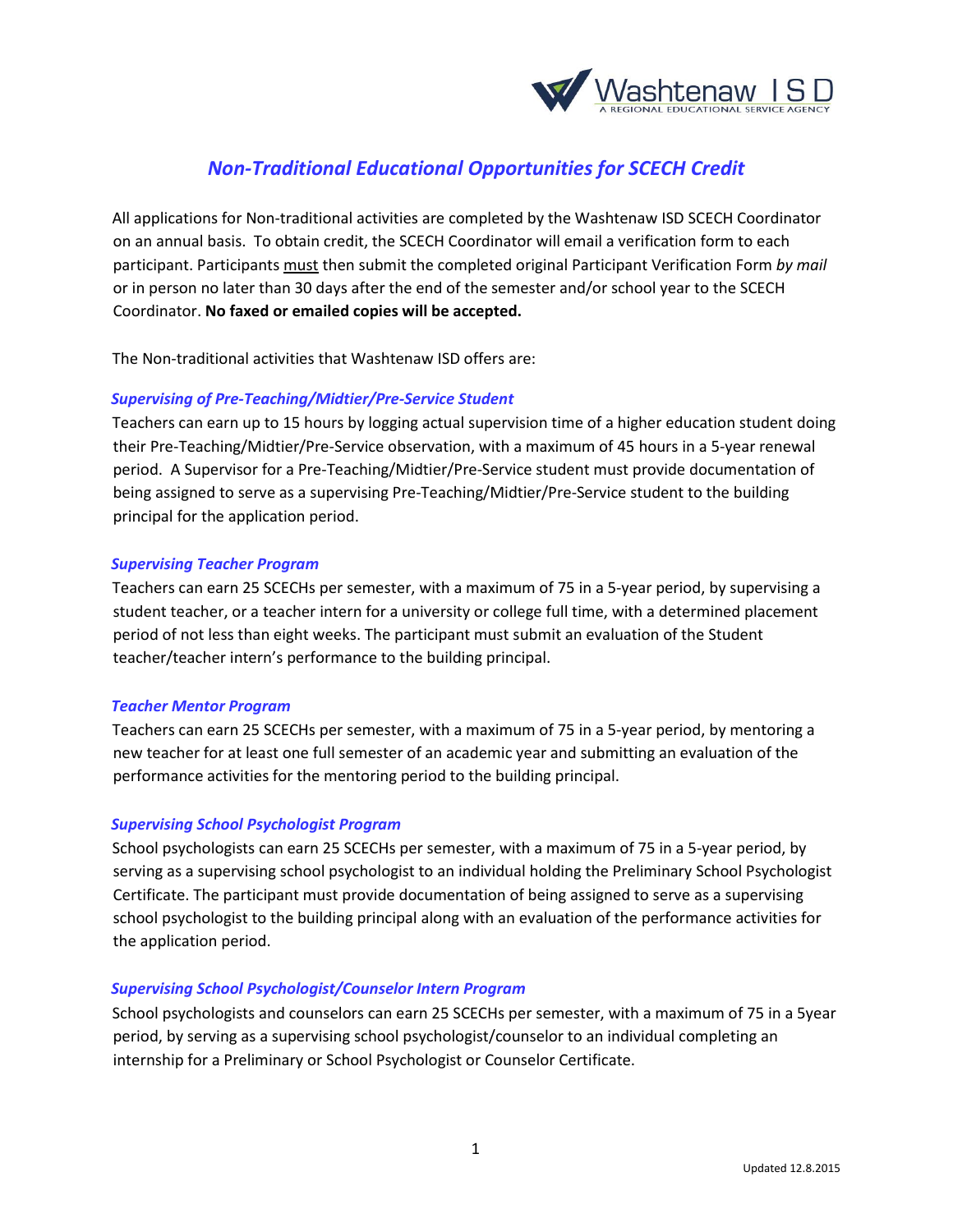The participant must provide documentation of being assigned to serve as a supervising school psychologist/counselor to the building principal along with an evaluation of the performance activities for the application period.

## *School Improvement Program*

Participants can earn 25 SCECHs per school year, with a maximum of 75 in a 5‐year period, by fulfilling the following criteria:

- The candidate is an active member of the local or intermediate school board Public Act 25 School Improvement Team for the entire school year.
- The candidate participated in at least 75% of the scheduled school improvement team meetings, but no less than six meetings between August and June.

# *Principal Mentor Program*

Principals can earn 25 SCECHs per school year, with a maximum of 75 in a 5‐year period, by fulfilling the following criteria:

- Mentor a new principal for at least one full school year
- Submit for evaluation the goals, objectives and performance activities for the mentoring period to the superintendent
- The participating district must submit a description of the Principal Mentoring program being used to the Washtenaw ISD SCECH Coordinator

## *Committee Meetings*

Teachers, school psychologists, and administrators can earn 25 SCECHs per school year, with a maximum of 75 per category in a 5‐year period, by being an active member of one of the following committees: These types of committees meet and are maintained within each school district.

- Administrative Committee
- Principal Committee
- Curriculum Committee
- School Psychologist Committee
- Technology Director Committee
- School Committee

These committees meet on a countywide basis and will be maintained by Washtenaw ISD staff.

- Superintendents Committee
- Special Education Administrators of Meeting